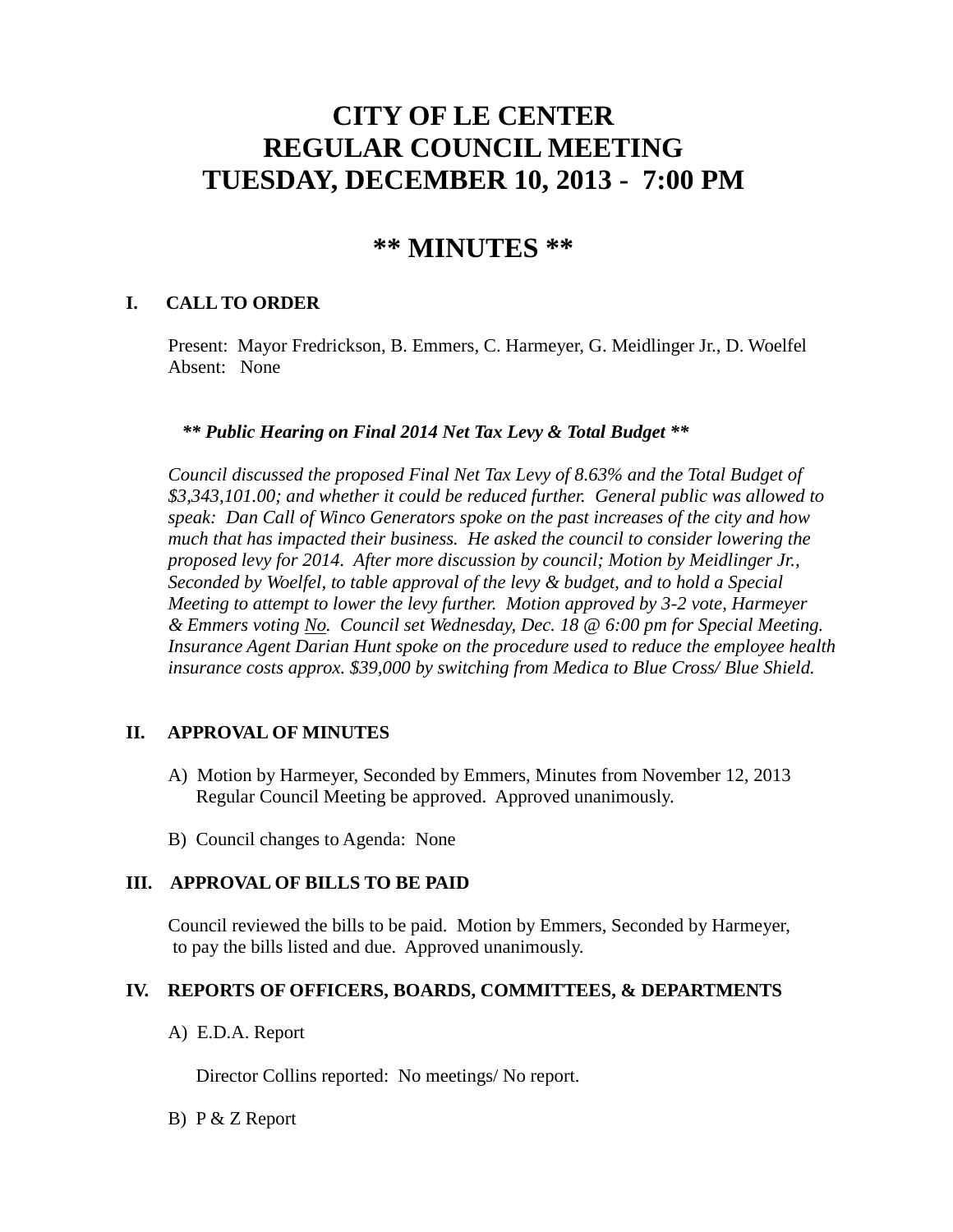C) Municipal Liquor Store

Manager Mike Nelson gave the November report: Sales were \$67,680: up \$4,200 from October, and down \$7,500 from Nov.'12. Nelson also reported: net profit is up approx. \$18,000 over 2012/ inventory will be started Dec. 31 @ 10 pm closing time and New Year's Day; hope this may be the last time doing an actual hand count and will enter all inventory counts into the new register system.

D) Police Department

Police Chief Pfarr reported on the police activities for month of November: 79 calls/ 2,510 miles patrolled/ calls up 11%, miles down 5%. Pfarr also reported: he will be in need of a new laptop computer & stand for the squadcar at a cost of approx. \$5500.00. The old computer has the software that will no longer be covered by any anti-virus protection and the Minnesota State BCA will no longer allow the city police access to state records with that computer. Pfarr is also in need of a new desktop computer.

E) Water, Sewer, Streets, Parks

Public Works Supt. Curt Roemhildt reported:

- Streets- busy plowing streets; 1" of snow means cars need to be off the streets.
- Water- received a "good report" from the Minnesota Dept. of Health inspection.
- Sewer Plant- concrete work finished for the de-chlorination building/ main, big lift station went out and repair will be costly.
- $\Box$  Parks- pool collar is being sandblasted now to split cost in 2013 & 2014/ skating rink is flooded; one more flooding and ready to open- police lock door at night.
	- F) Bolton & Menk Engineering (Joel Hawbaker, Engineer)

 Engineer Hawbaker reported: Still working with county to finalize the 2010 Street Project. Hawbaker, Roemhildt, & Collins met to finalize some numbers being questioned by the general contractor. These numbers will be forwarded to county.

## **V. PUBLIC FORUM**

There were no comments, questions, or statements from the general public.

#### **VI. OLD BUSINESS**

- A) Motion by Emmers, Seconded by Harmeyer, to adopt Resolution No. 2013O, thereby approving Ehlers' sale of the "Tax Anticipation Certificates" totaling \$685,000 to the First State Bank of Le Center. Approved unanimously.
- B) Motion by Harmeyer, Seconded by Woelfel, to adopt the "Post-Issuance Debt Compliance Policy" written by Ehlers to cover this and future debt issuance. Approved unanimously.
- C) Consider raising several city properties mill rate to equal rest of city: after much discussion by the council and residents Steve & Kim Brockway; without any written agreement found to the contrary; upon the recommendation of Attorney Moran: Motion by Harmeyer,